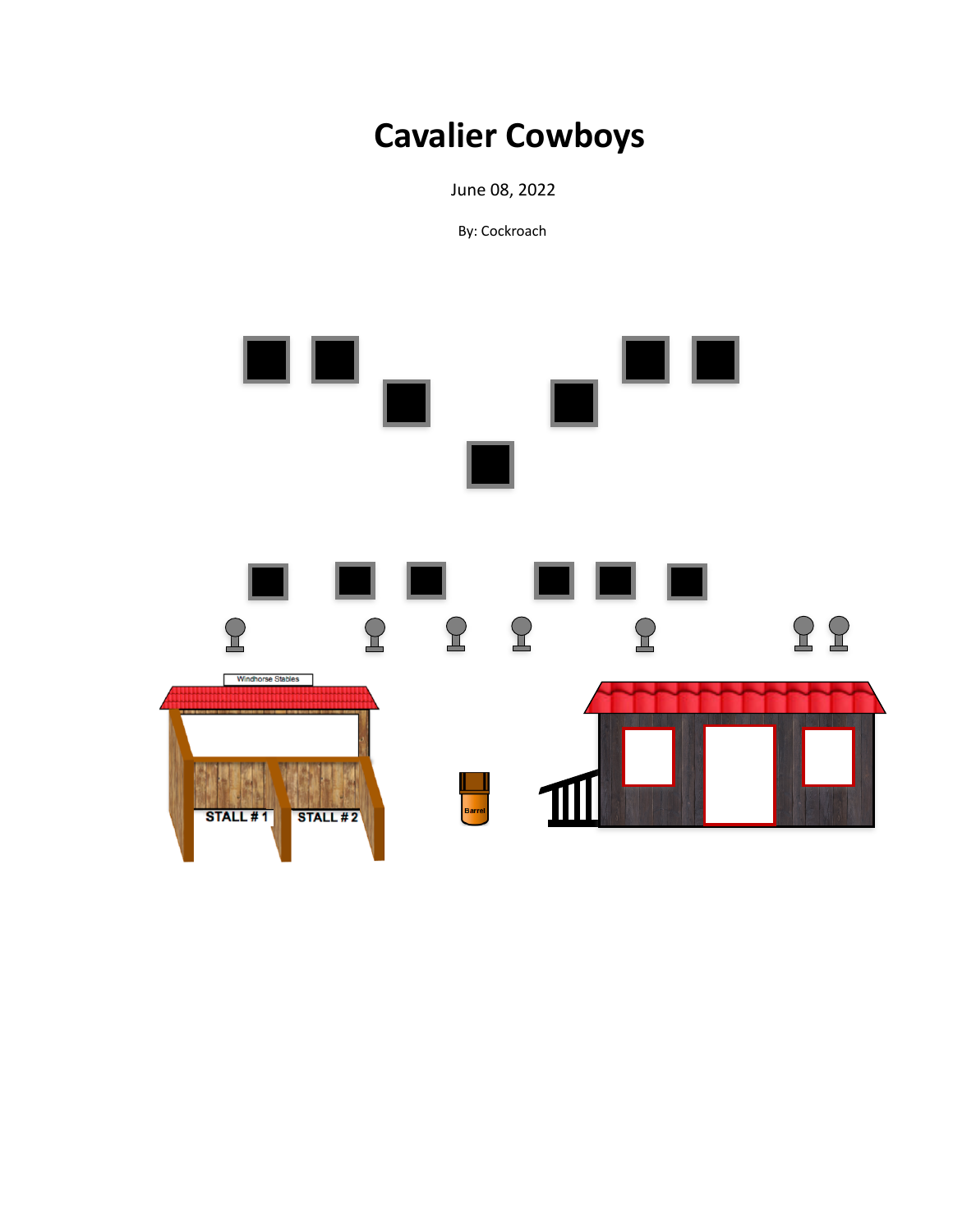### Stage 1

Round count:  $S-3+$ , R-10. P-10, Rifle not last.

Pistols holstered, Rifle & Shotgun staged safely

Shooter starts standing at either right or left window and when ready say "Ready". At the beep, shoot the shotgun target(s). Move to other Window, shoot the shotgun target(s). With rifle (from any shooting position), shoot R5, R6, R7; 2-1-2 then 1-3-1, from same direction. With pistols (from any shooting position), shoot P4, P5, P6; 2-1-2 then 1-3-1, from same direction.

# Stage 2

Round count: P-10, R-10, S-2+, Rifle not last.

Pistols holstered, Rifle & shotgun staged on Barrel.

Shooter starts standing at Barrel with hand(s) on pistol(s) and when ready say "Ready". At the beep, shoot pistol targets P3,  $R4$ , P4 in a Nevada sweep from the left and repeat from the right. Shoot rifle targets R3, R4, R5 in a Nevada sweep from the left and repeat from the right. Shoot shotgun targets S3 &S4.

### Stage 3

Round count: S4+, R-10, P-10, Rifle not last.

Pistols holstered, Rifle & shotgun staged safely.

Shooter starts standing in Stall 2 and when ready say "Ready". At the beep, shoot shotgun targets  $S1 & S2$  from Stall 2. Shoot shotgun targets S3 & S4 from Barrel. (From any shooting position), Shoot rifle targets R1, R2, R3, R4: 1-2-3-4. Shoot pistol targets P1, P2, P3, P2, P1: 1-3-2-3-1.